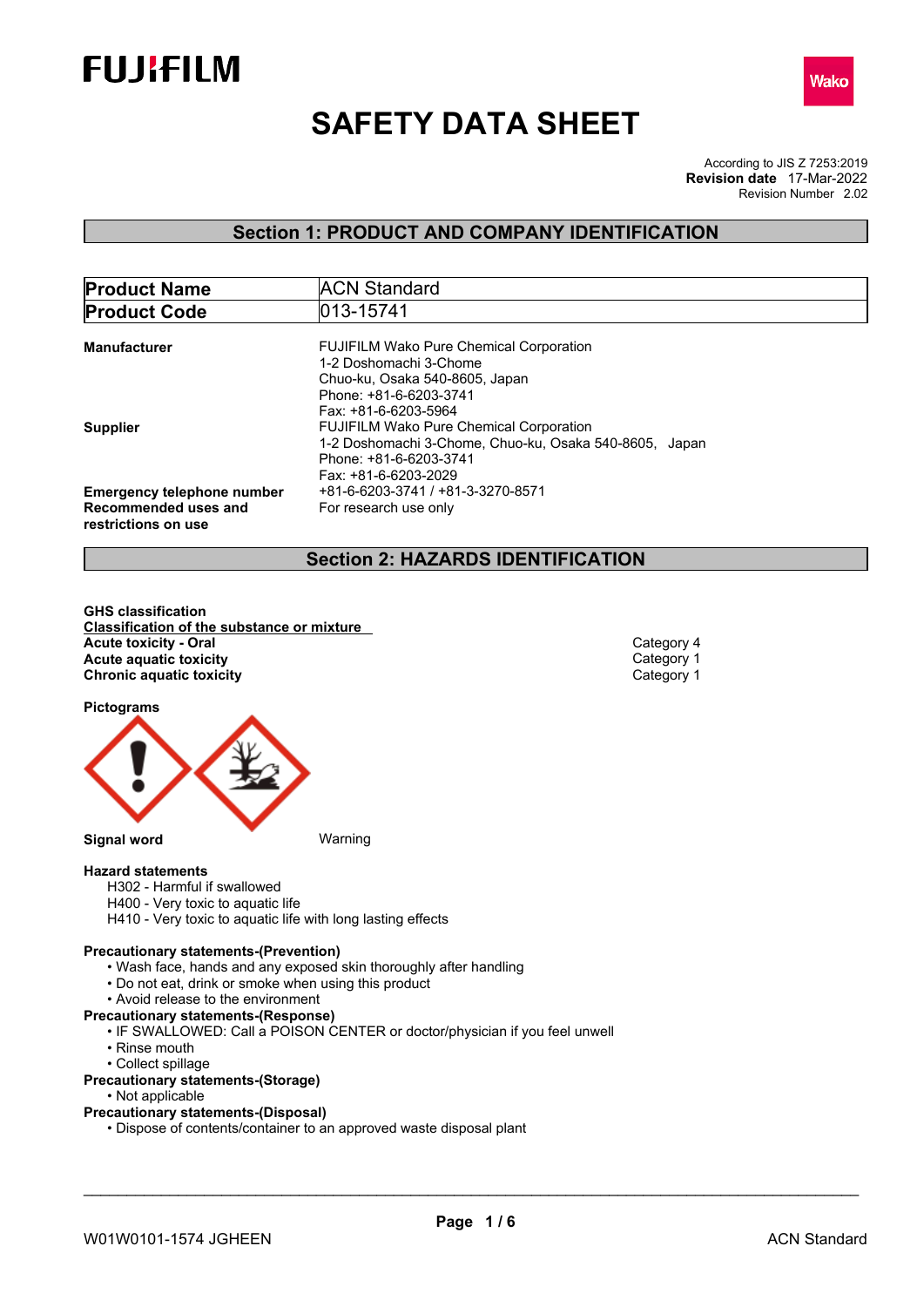| <b>Other hazards</b>               | Not available |                                                          |             |                 |
|------------------------------------|---------------|----------------------------------------------------------|-------------|-----------------|
|                                    |               | <b>Section 3: COMPOSITION/INFORMATION ON INGREDIENTS</b> |             |                 |
| <b>Single Substance or Mixture</b> | Substance     |                                                          |             |                 |
| <b>Formula</b>                     |               | C <sub>10</sub> H <sub>6</sub> CINO <sub>2</sub>         |             |                 |
| <b>Chemical Name</b>               | Weight-%      | <b>Molecular weight</b>                                  | <b>ENCS</b> | <b>ISHL No.</b> |
| $\Omega$ Amino 2 obloro 1.4 nol    | no n          | 20761                                                    | $(1)$ 200   | 7.01.20         |

**Chemical Name Weight-% Molecular weight ENCS ISHL No. CAS RN** 2-Amino-3-chloro-1,4-na phthoquinone 98.0 207.61 (4)-390 7-(2)-29 2797-51-5

**Note on ISHL No.:**  $\bullet$  in the table means announced chemical substances.

**Impurities and/or Additives:** Not applicable

**Section 4: FIRST AID MEASURES**

## **Inhalation**

**Others**

Remove to fresh air. If symptoms persist, call a physician.

## **Skin contact**

Wash off immediately with soap and plenty of water. If symptoms persist, call a physician.

#### **Eye contact**

IF IN EYES: Rinse cautiously with water for several minutes. Remove contact lenses, if present and easy to do. Continue rinsing. Immediate medical attention is required.

#### **Ingestion**

Rinse mouth. Never give anything by mouth to an unconscious person. Call a physician or poison control center immediately. Do not induce vomiting without medical advice.

#### **Protection of first-aiders**

Use personal protective equipment as required.

## **Section 5: FIRE FIGHTING MEASURES**

## **Suitable extinguishing media**

Water spray (fog), Carbon dioxide (CO2), Foam, Extinguishing powder, Sand

**Unsuitable extinguishing media**

#### No information available **Specific hazards arising from the chemical product**

Thermal decomposition can lead to release of irritating and toxic gases and vapors.

#### **Special extinguishing method**

## No information available

## **Special protective actions for**

**fire-fighters**

Use personal protective equipment as required.Firefighters should wear self-contained breathing apparatus and full firefighting turnout gear.

## **Section 6: ACCIDENTAL RELEASE MEASURES**

## **Personal precautions, protective equipment and emergency procedures**

For indoor, provide adequate ventilation process until the end of working. Deny unnecessary entry other than the people involved by, for example, using a rope. While working, wear appropriate protective equipments to avoid adhering it on skin, or inhaling the gas. Work from windward, and retract the people downwind.

#### **Environmental precautions**

To be careful not discharged to the environment without being properly handled waste water contaminated.

## **Methods and materials for contaminent and methods and materials for cleaning up**

Sweep up and gather scattered particles, and collect it in an empty airtight container.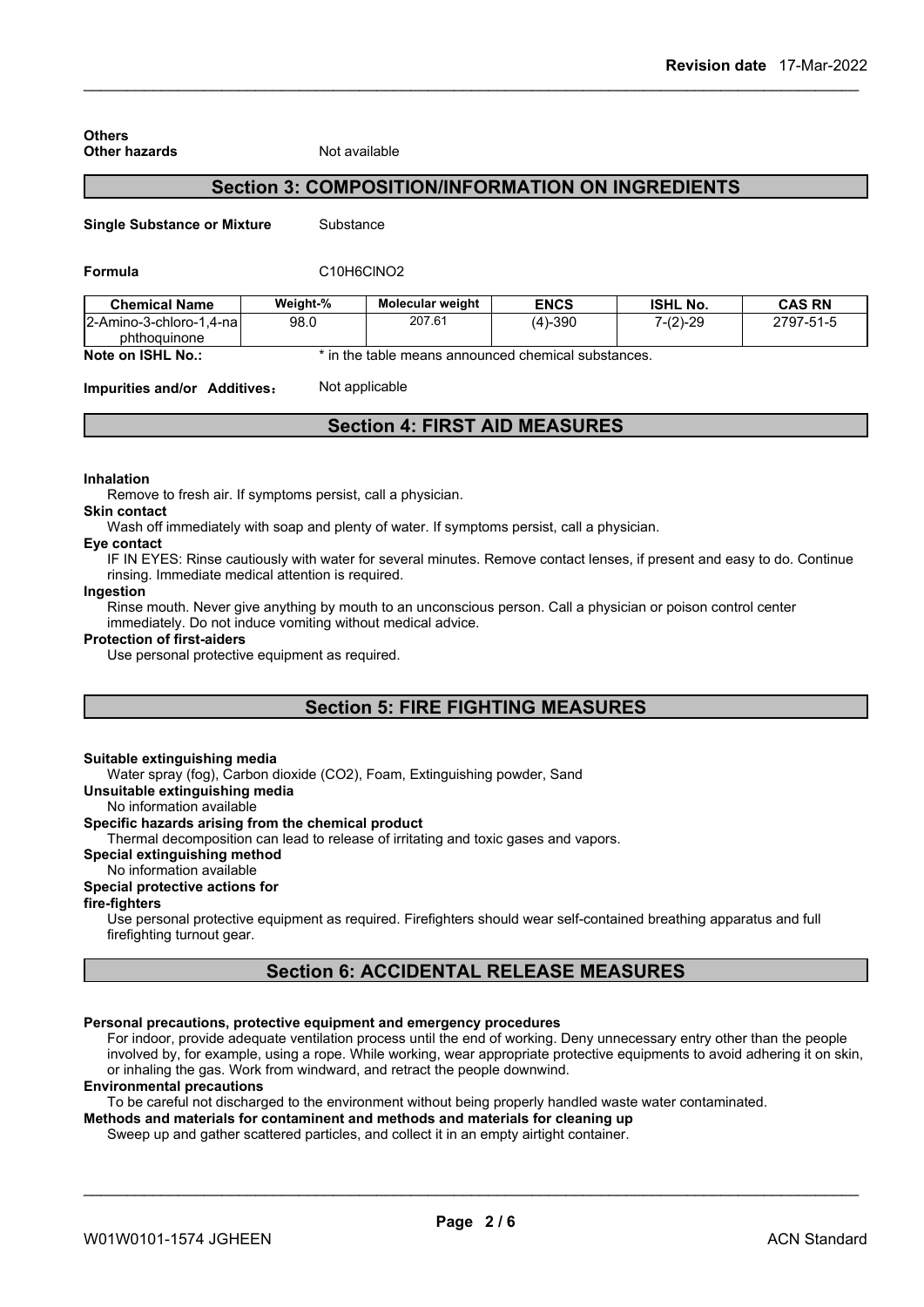#### **Recoverly, neutralization** No information available

## **Secondary disaster prevention measures**

Clean contaminated objects and areas thoroughly observing environmental regulations.

## **Section 7: HANDLING AND STORAGE**

## **Handling**

#### **Technical measures**

Avoid contact with strong oxidizing agents. Use with local exhaust ventilation.

## **Precautions**

Do not rough handling containers, such as upsetting, falling, giving a shock, and dragging Prevent leakage, overflow, and scattering. Not to generate steam and dust in vain. Seal the container after use. After handling, wash hands and face, and then gargle In places other than those specified, should not be smoking or eating and drinking Should not be brought contaminated protective equipment and gloves to rest stops Deny unnecessary entry of non-emergency personnel to the handling area

#### **Safety handling precautions**

Avoid contact with skin, eyes or clothing. Use personal protective equipment as required.

## **Storage**

**Safe storage conditions**

**Safe** packaging material **Incompatible substances** Strong oxidizing agents

**Storage conditions** Keep container protect from light tightly closed. Store in a cool (2-10 °C) place.<br>Safe nackaging material Glass

## **Section 8: EXPOSURE CONTROLS/PERSONAL PROTECTION**

#### **Engineering controls**

In case of indoor workplace, seal the source or use a local exhaust system. Provide the safety shower facility, and handand eye-wash facility. And display their position clearly.

**Exposure limits** This product, as supplied, does not contain any hazardous materials with occupational exposure limits established by the region specific regulatory bodies.

## **Personal protective equipment**

**Respiratory protection** Dust mask **Hand protection** Protection gloves **Eye protection** protective eyeglasses or chemical safety goggles **Skin and body protection** Long-sleeved work clothes

**General hygiene considerations**

Handle in accordance with good industrial hygiene and safety practice.

## **Section 9: PHYSICAL AND CHEMICAL PROPERTIES**

| Form                                                   |                                |
|--------------------------------------------------------|--------------------------------|
| Color                                                  | reddish yellow - yellowish red |
| Appearance                                             | powder                         |
| Odor                                                   | no data available              |
| Melting point/freezing point                           | 196 - 203 °C                   |
| Boiling point, initial boiling point and boiling range | no data available              |
| <b>Flammability</b>                                    | no data available              |
| <b>Evaporation rate:</b>                               | no data available              |
| Flammability (solid, gas):                             | no data available              |
| Upper/lower flammability or                            |                                |
| explosive limits                                       |                                |
| Upper:                                                 | no data available              |
| Lower:                                                 | no data available              |
| <b>Flash point</b>                                     | no data available              |
| <b>Auto-ignition temperature:</b>                      | no data available              |
| Decomposition temperature:                             | no data available              |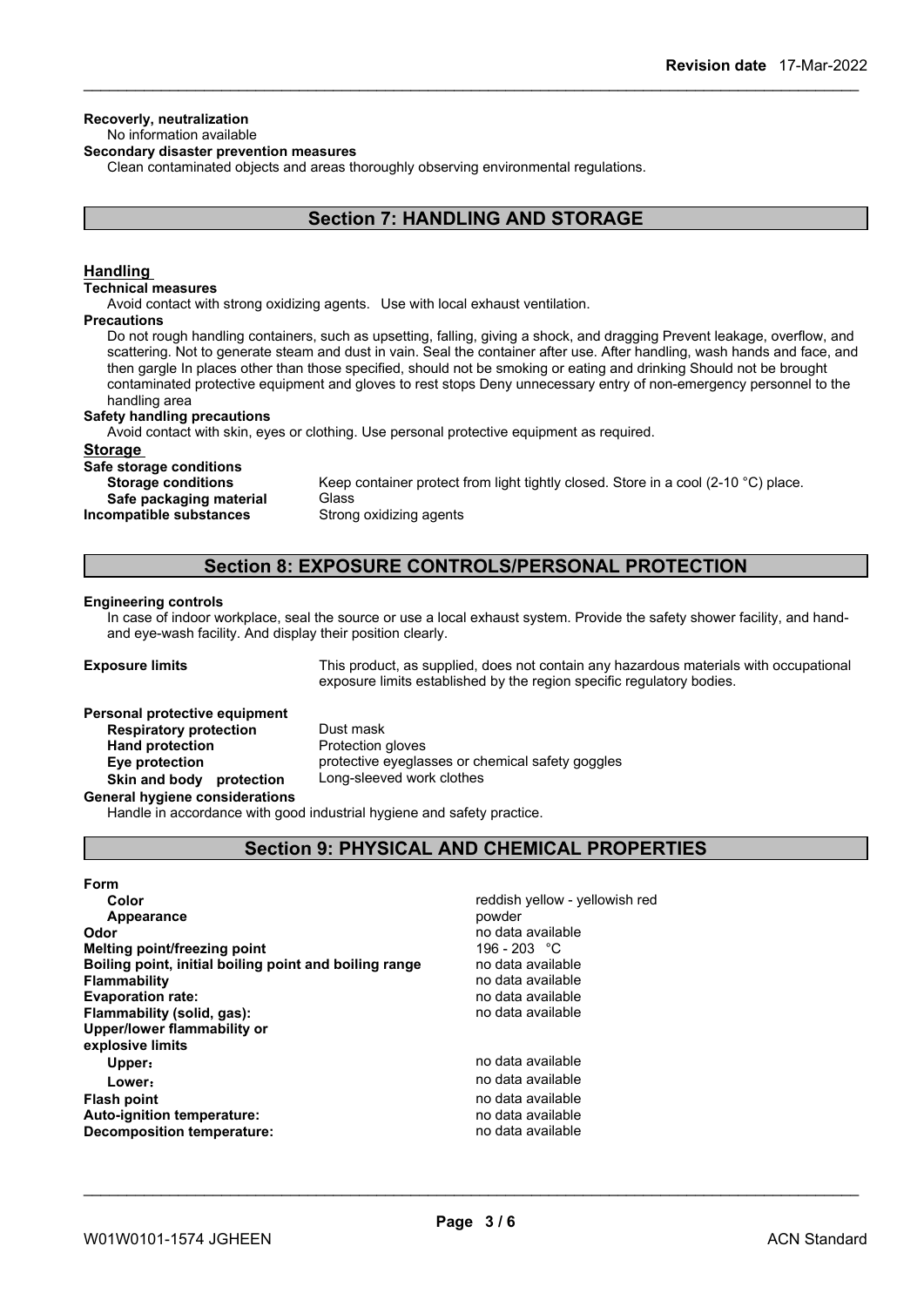**pH** no data available<br>**Viscosity (coefficient of viscosity) ho data available** no data available **Viscosity** (coefficient of viscosity) **Dynamic viscosity**<br> **Solubilities**<br> **Solubilities**<br> **Solubilities** 

**n-Octanol/water partition coefficient:(log Pow)** no data available **Vapour pressure**<br> **Specific Gravity / Relative density**<br> **Specific Gravity / Relative density**<br> **Property** and the notata available **Specific Gravity / Relative density<br>Vapour density Particle characteristics** 

acetone : sparingly soluble . water : practically insoluble,or insoluble .<br>no data available **Vapour density** no data available

## **Section 10: STABILITY AND REACTIVITY**

#### **Stability**

**Reactivity** no data available<br> **Chemical stability** May be altered by May be altered by light. **Hazardous reactions** None under normal processing **Conditions to avoid** Extremes of temperature and direct sunlight **Incompatible materials** Strong oxidizing agents **Hazardous decomposition products** Carbon monooxide (CO), Carbon dioxide (CO2), Nitrogen oxides (NOx), Halides

## **Section 11: TOXICOLOGICAL INFORMATION**

#### **Acute toxicity**

| <b>Chemical Name</b>         | Oral LD50         | <b>Dermal LD50</b> | <b>Inhalation LC50</b>              |
|------------------------------|-------------------|--------------------|-------------------------------------|
| 2-Amino-3-chloro-1,4-naphtho | 1360 mg/kg<br>Rat | ′ Rat<br>⊤5 g/kg   | $790 \text{ ma/m}^3$<br>์ Rat ) 4 h |
| quinone                      |                   |                    |                                     |

| <b>Skin irritation/corrosion</b>         | no data available |
|------------------------------------------|-------------------|
| Serious eye damage/ irritation           | no data available |
| <b>Respiratory or skin sensitization</b> | no data available |
| Reproductive cell mutagenicity           | no data available |
| Carcinogenicity                          | no data available |
| <b>Reproductive toxicity</b>             | no data available |
| <b>STOT-single exposure</b>              | no data available |
| <b>STOT-repeated exposure</b>            | no data available |
| <b>Aspiration hazard</b>                 | no data available |

## **Section 12: ECOLOGICAL INFORMATION**

| <b>Ecotoxicity</b> |  |
|--------------------|--|
|                    |  |
|                    |  |

**Ecotoxicity** No information available

**Other data** no data available

**Persistence and degradability** No information available<br>**Bioaccumulative potential** No information available **Bioaccumulative potential Mobility** in soil No information available **Hazard to the ozone layer** No information available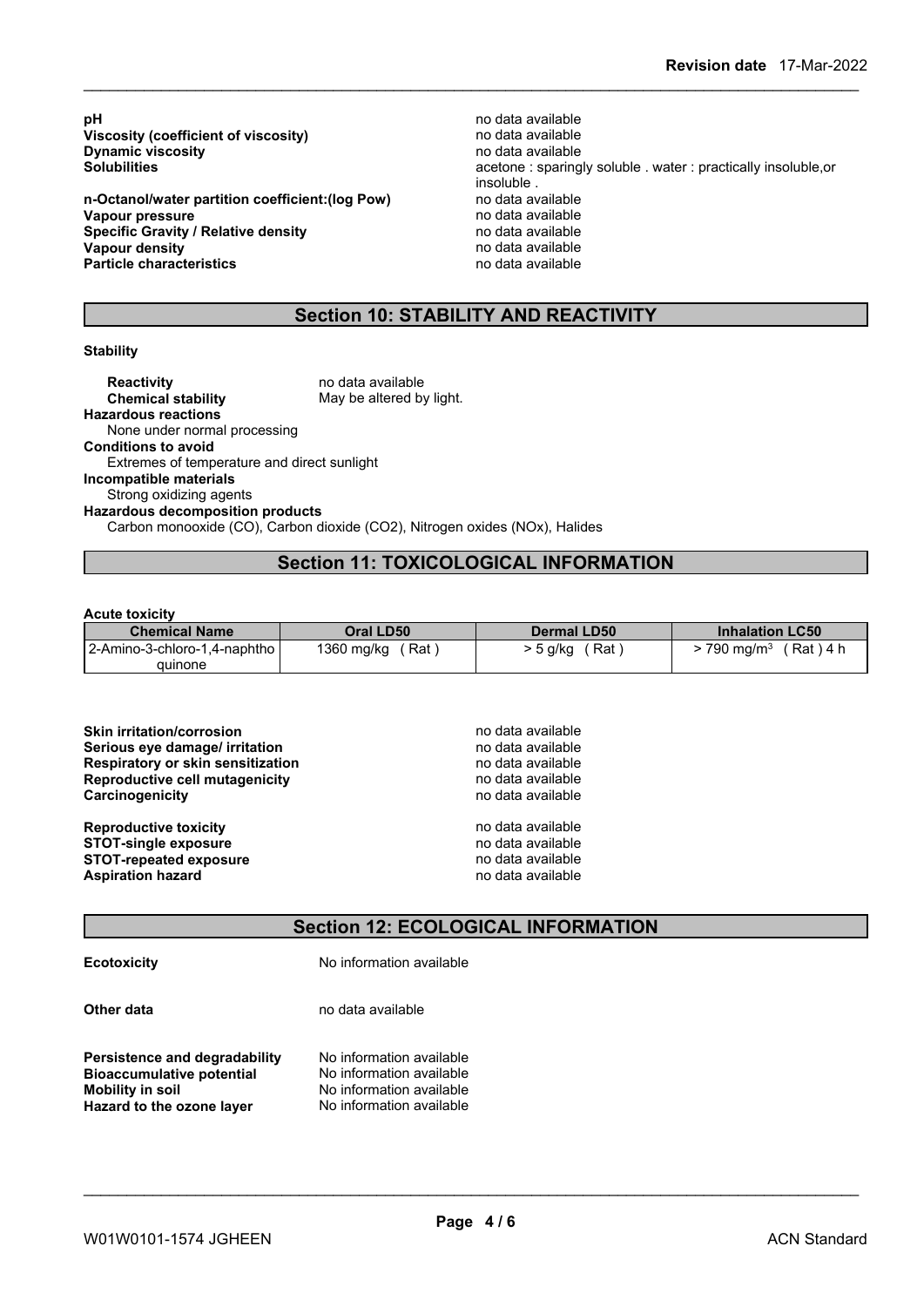## **Section 13: DISPOSAL CONSIDERATIONS**

#### **Waste from residues**

Disposal should be in accordance with applicable regional, national and local laws and regulations. **Contaminated container and contaminated packaging**

Disposal should be in accordance with applicable regional, national and local laws and regulations.

## **Section 14: TRANSPORT INFORMATION**

| <b>ADR/RID</b>                   |                                                                                             |
|----------------------------------|---------------------------------------------------------------------------------------------|
| <b>UN number</b>                 | <b>UN3077</b>                                                                               |
| Proper shipping name:            | Environmentally hazardous substance, solid, n.o.s.<br>(2-Amino-3-chloro-1,4-naphthoquinone) |
| <b>UN classfication</b>          | 9                                                                                           |
| <b>Subsidiary hazard class</b>   |                                                                                             |
| Packing group                    | Ш                                                                                           |
| <b>Marine pollutant</b>          | Yes                                                                                         |
|                                  |                                                                                             |
| <b>IMDG</b>                      |                                                                                             |
| <b>UN number</b>                 | <b>UN3077</b>                                                                               |
| Proper shipping name:            | Environmentally hazardous substance, solid, n.o.s.                                          |
|                                  | (2-Amino-3-chloro-1,4-naphthoquinone)                                                       |
| <b>UN classfication</b>          | 9                                                                                           |
| <b>Subsidiary hazard class</b>   |                                                                                             |
| Packing group                    | Ш                                                                                           |
| <b>Marine pollutant (Sea)</b>    | Yes                                                                                         |
| Transport in bulk according to   | No information available                                                                    |
| Annex II of MARPOL 73/78 and     |                                                                                             |
| the IBC Code                     |                                                                                             |
| <b>IATA</b>                      |                                                                                             |
| UN number                        | UN3077                                                                                      |
| Proper shipping name:            | Environmentally hazardous substance, solid, n.o.s.                                          |
|                                  | (2-Amino-3-chloro-1,4-naphthoquinone)                                                       |
| UN classfication                 | 9                                                                                           |
| <b>Subsidiary hazard class</b>   |                                                                                             |
| Packing group                    | Ш                                                                                           |
| <b>Environmentally Hazardous</b> | Yes                                                                                         |
| <b>Substance</b>                 |                                                                                             |

## **Section 15: REGULATORY INFORMATION**

| <b>International Inventories</b><br><b>EINECS/ELINCS</b><br><b>TSCA</b> | Listed                                                                                                                                                |
|-------------------------------------------------------------------------|-------------------------------------------------------------------------------------------------------------------------------------------------------|
| Japanese regulations                                                    |                                                                                                                                                       |
| <b>Fire Service Act</b>                                                 | Not applicable                                                                                                                                        |
| <b>Poisonous and Deleterious</b>                                        | Not applicable                                                                                                                                        |
| <b>Substances Control Law</b>                                           |                                                                                                                                                       |
| Industrial Safety and Health Act Not applicable                         |                                                                                                                                                       |
| Regulations for the carriage                                            | Noxious Substances (Ordinance Art.3, Ministry of Transportation Ordinance Regarding                                                                   |
| and storage of dangerous<br>goods in ship                               | Transport by Ship and Storage, Attached Table 1)                                                                                                      |
| <b>Civil Aeronautics Law</b>                                            | Misellaneous Dangerous Substances and Articles (Ordinance Art.194, MITL Nortification<br>for Air Transportation of Explosives etc., Attached Table 1) |
| <b>Pollutant Release and Transfer Not applicable</b>                    |                                                                                                                                                       |
| <b>Register Law</b>                                                     |                                                                                                                                                       |
| (~2023.3.31)                                                            |                                                                                                                                                       |
| <b>Pollutant Release and Transfer</b>                                   | Class 2                                                                                                                                               |
| <b>Register Law</b>                                                     |                                                                                                                                                       |
| (2023/4/1)                                                              |                                                                                                                                                       |
| Class 2 - No.                                                           | 756                                                                                                                                                   |
|                                                                         |                                                                                                                                                       |